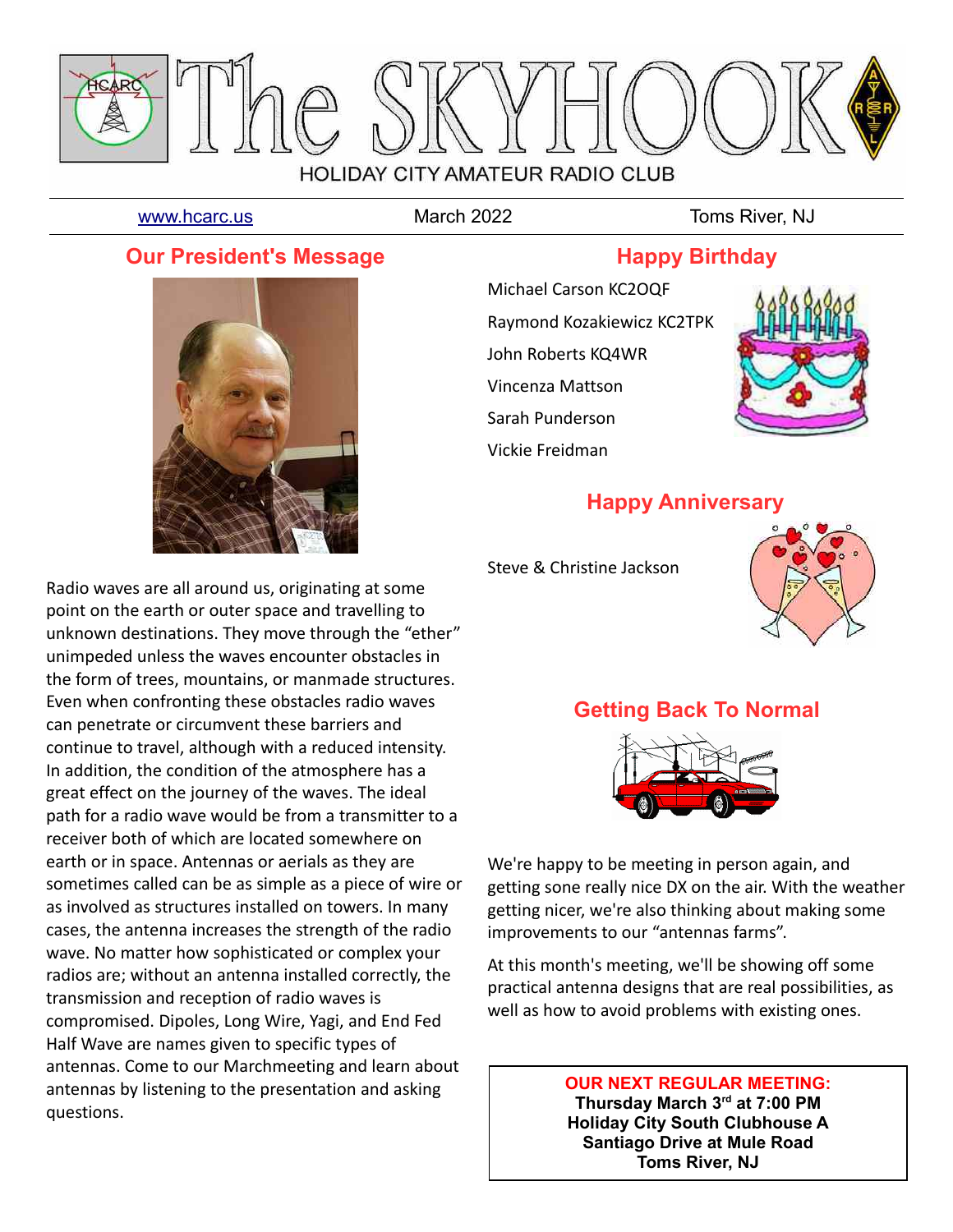#### **Ocean County ARES® News**

#### March 2022

Ocean County ARES® News, March 2022 On February 16th, WX2NJ conducted an Ocean County ARES Zoom Meeting. There was no specific topic, just an open forum. There was an overwhelming desire to have another fox hunt in the near future and I will be working on that. John, N2LD, also announced that he his working on the KB2UNK estate sale and will be releasing a list of all items being sold via email. This month I would like to introduce you to a small project I was working on, which involves troubleshooting power supplies. I'm always looking for a dependable load to connect to a power supply under test and I wind up using a transceiver connected to an RF dummy load. This always turns out to be very cumbersome trying to key up a radio and take readings to troubleshoot power supply circuits. I decided to build a dummy load bank that could be easily connected to a power source under test. I decided to use an old amplifier heat sink and chassis for my project. With a power supply output of 12.6 to 13.8 Volts DC, a 6 ohm resistor would yield a current draw of a little more than two amps. The resistor is going to get hot real quick, so I decided to use a metal shell, 50 watt power resistor. These are readily available because they are used to load and fool turn indicators in vehicles using LED lamps. Since they were sold in lots of 5, I figured I would use all 5 for a total current draw of about 11 amps. Each would be switched into service by a small toggle switch. This

would give me ability to select 2, 4, 6, 8 or 10 amps load.

 Each resistor was fastened to the bottom of the chassis/heat sink with two 6-32 tapped holes/screws. Heat sink compound was applied to the bottom of each resistor for good heat conduction. One side of each resistor is connected to the power supply output via a 30 amp PowerPole connector and 15 amp inline fuses. The other side of each resistor is connected to ground through a SPST switch. Each closed switch would then result in a little more than two amps load.



 I chose the type of switch with a toggle cover to prevent inadvertently closing a switch and they were inexpensive. Only \$2 each through Amazon. A 120 mm fan was added to the heat sink to cool the chassis. A 33 ohm, 5 watt power resistor was added in series with the fan to keep the speed and noise down, while still keeping the project cool under full load. If you want to get fancy you can add a digital voltage and current



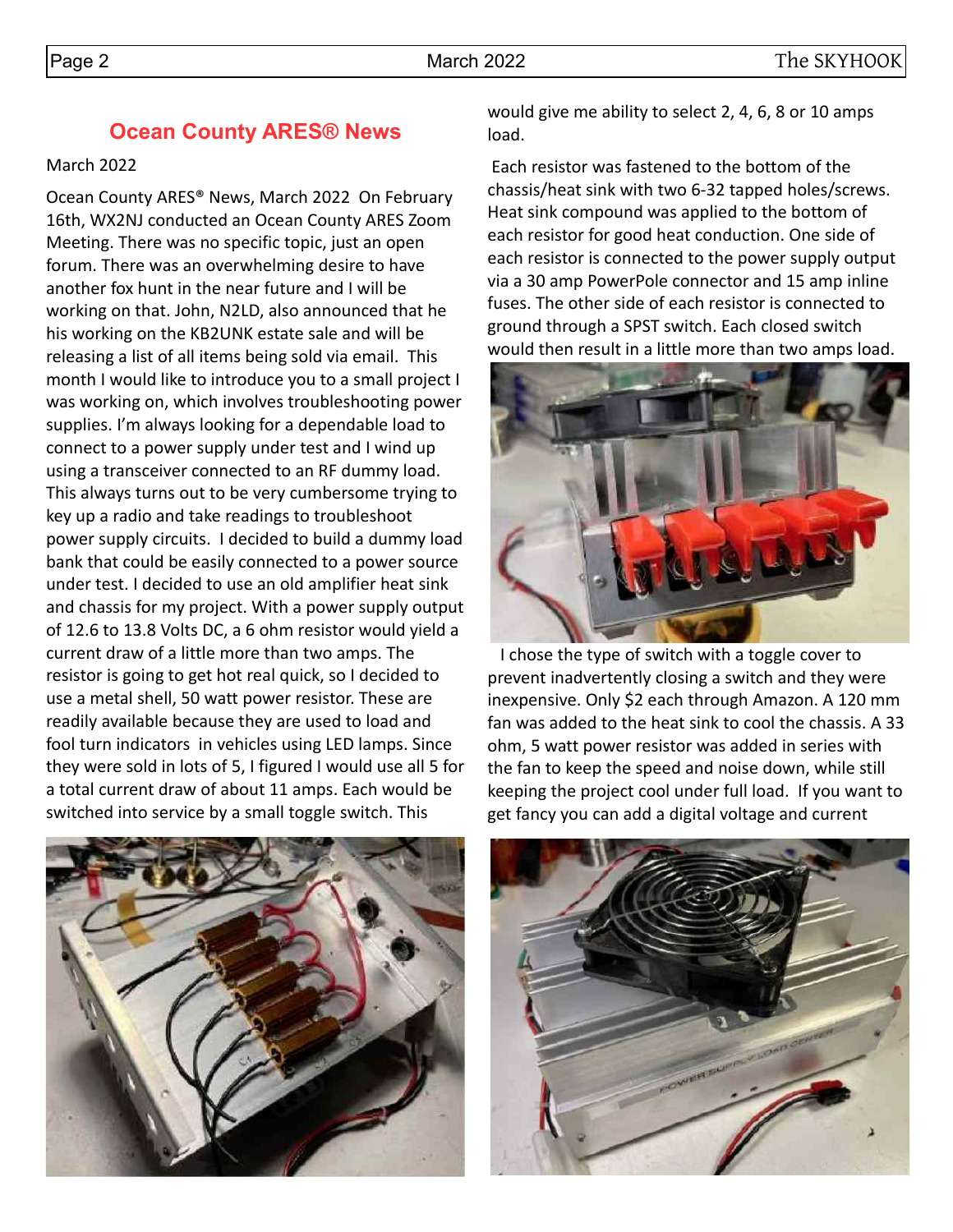#### The SKYHOOK March 2022 Page 3

indicator. I did not because I normally use an in-line analyzer, which plugs right into the power pole.



I located a site on the internet that gave a cursory overview of what is needed for a successful event, however, practical experience is the key to insuring the Field Day runs smoothly. I am in the hope that the membership will join in to make this a special and memorable happening.

Please bring ideas to the regular monthly meeting on March 3rd so the planning of the field day can start to insure the field day will be a successful event. I surely do need your help.

John Perry, KD2NDY

73 de WX2NJ

Bob Murdock,

Ocean County Amateur Radio Emergency Service EC

#### **Dear HCARC Members:**

#### *Help needed*

The membership attending the club meeting on Thursday, February 3rd, expressed an interest in organizing a Field Day for June 25th of this year. In a weak moment I volunteered to lead this project. I thought this would be a great club outing, a chance to work, play and enjoy the day together.

My problem is that I have never done a Field Day or even participated in one, therefore, I do need help with ideas on how to set up and organize this event. Of course, veteran hams are surely (sorely) needed to guide the inexperienced to make this a most enjoyable day. You know, safety, type of transceiver, antenna, log, required notes and anything else that is needed for which I am unfamiliar.

Maybe a cookout can also be planned.

*[continued in next column]*

# **Holiday City Amateur Radio Club**

| <b>Toms River, New Jersey</b>       |                      |       |                        |                       |  |  |  |  |  |
|-------------------------------------|----------------------|-------|------------------------|-----------------------|--|--|--|--|--|
|                                     |                      |       | Web Site www.hcarc.us  |                       |  |  |  |  |  |
| President                           | <b>Doug Poray</b>    |       | <b>KC2TZC</b>          | 732-928-2316          |  |  |  |  |  |
| <b>Vice Pres.</b>                   | <b>Steve Jackson</b> |       | N <sub>2</sub> WLH     | 732-255-7916          |  |  |  |  |  |
| <b>Secretary</b>                    | <b>John Perry</b>    |       | <b>KD2NDY</b>          | 732-349-2705          |  |  |  |  |  |
| <b>Treasurer</b>                    | <b>Larry Puccio</b>  |       | K <sub>2</sub> ODY     | 732-349-2950          |  |  |  |  |  |
| <b>Executive Board (open)</b>       |                      |       |                        |                       |  |  |  |  |  |
| <b>Executive Board John Roberts</b> |                      |       | KQ4WR                  | 732-350-1162          |  |  |  |  |  |
| <b>W2HC Trustee</b>                 | <b>Larry Puccio</b>  |       | K2QDY                  | 732-349-2950          |  |  |  |  |  |
|                                     |                      |       | <b>CLUB COMMITTEES</b> |                       |  |  |  |  |  |
| Webmaster:                          | Steve                |       |                        | N2WLH N2WLH@yahoo.com |  |  |  |  |  |
| <i>Program Coord:</i> (open)        |                      |       |                        |                       |  |  |  |  |  |
| <b>Field Day:</b>                   | Larry                | K2QDY | 732-349-2950           |                       |  |  |  |  |  |
| <b>VE Sessions:</b>                 | Larry                | K2ODY | 732-349-2950           |                       |  |  |  |  |  |
| Membership:                         | John                 | KQ4WR | 732-350-1162           |                       |  |  |  |  |  |

--------------------------------------------- Membership is open to all interested persons. Ham license is not required. Dues are \$25.00 per year, payable Jan 1st. Members joining during the year will have the dues prorated. Family membership \$35.00 per family.

Meetings are normally held on the first Thursday of every month except December,,at 7:00 pm.

Location: Meeting Room #1 in Holiday City South Clubhouse Directions: From either Route 37 W or Davenport Road, take Mule Road to Santiago Drive. Turn into the parking lot from Santiago Drive and park near the pool. Enter the building that's nearest the street intersection.

---------------------------------------------------------- The SKYHOOK is published monthly as the HCARC's official newsletter.

Editor and Publisher:

John Roberts [KQ4WR](mailto:kq4wr@arrl.net) 7 Lincoln Ct. Whiting, NJ 08759-1505 e-mail [KQ4WR@arrl.net](mailto:KQ4WR@arrl.net) 732 350-1162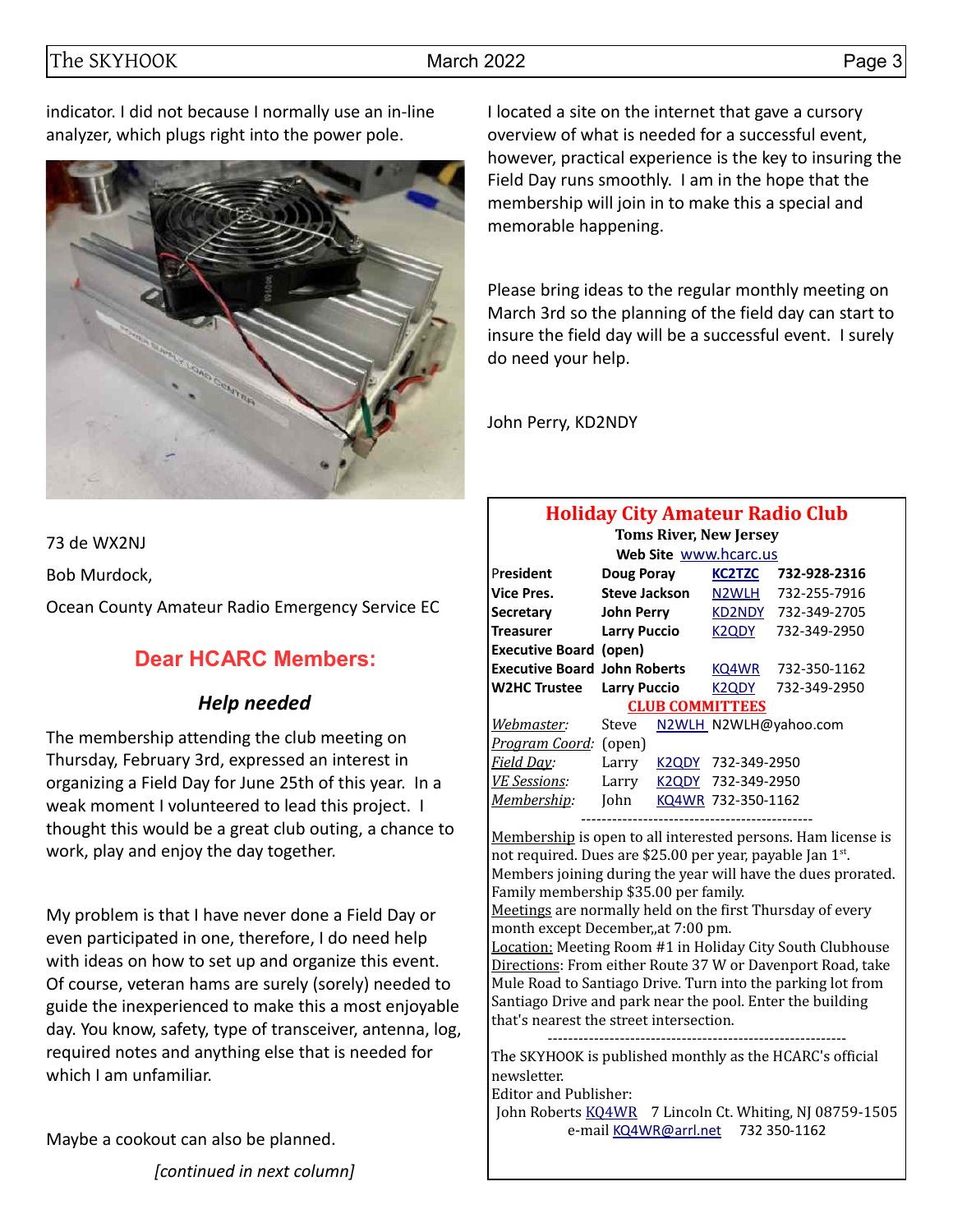**Field Day Is Coming**











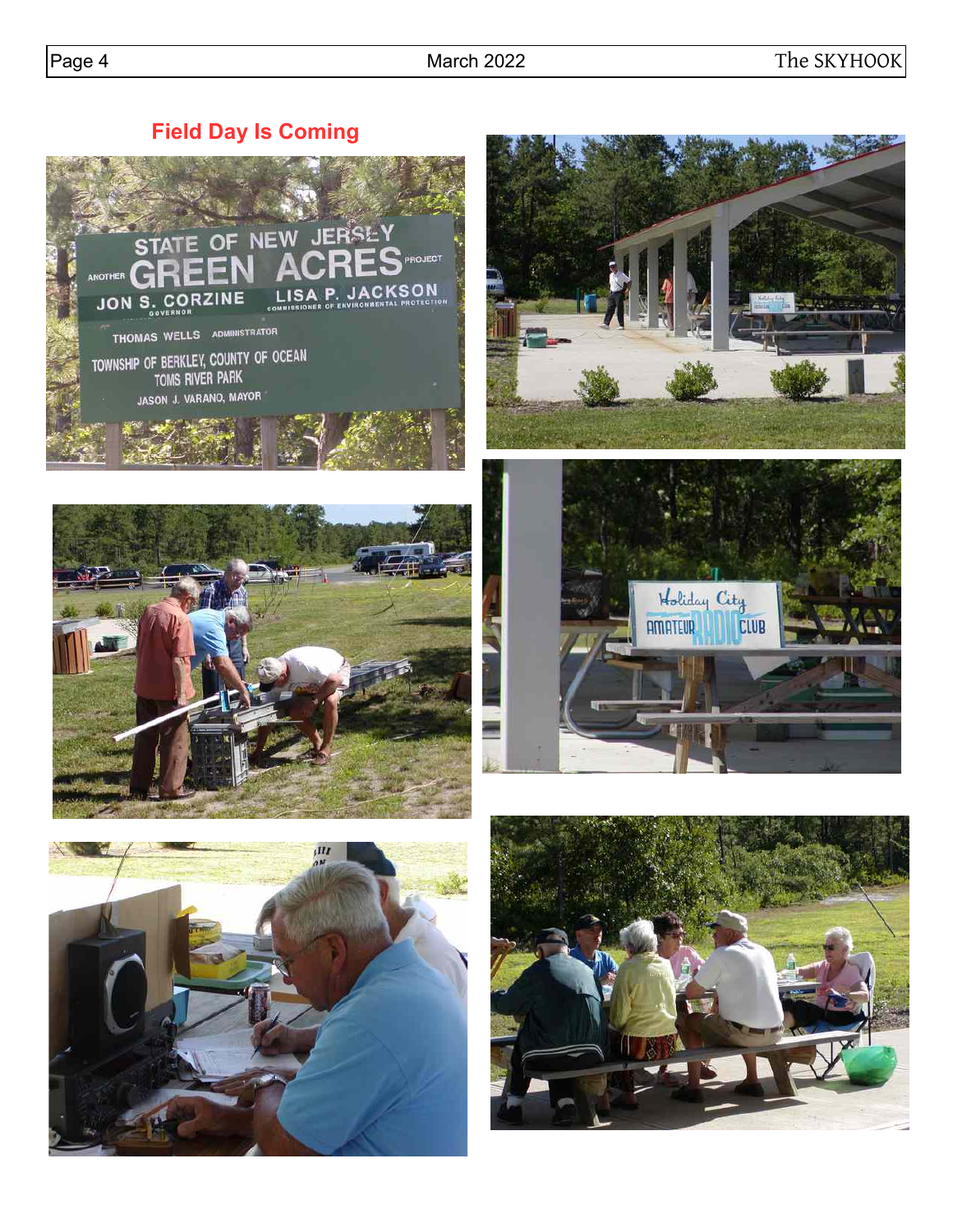# **Larry Puccio K2QDY Worked:**

| <b>DATE</b>    | <b>TIME</b> | <b>FREQ</b> | <b>MODE</b> | <b>CALLSIGN</b> | <b>ENTITY</b>      | <b>LOC</b>    | <b>MILES</b> | <b>DIR</b> |
|----------------|-------------|-------------|-------------|-----------------|--------------------|---------------|--------------|------------|
| (UTC)<br>(MHz) |             |             |             |                 |                    |               |              |            |
| 1/21/2022      | 22:21       | 14.020      | <b>CW</b>   | JM70LW          | Japan              | PM95vq        | 6783         | <b>NNW</b> |
| 1/21/2022      | 22:54       | 7.014       | <b>CW</b>   | OK1FPS          | Czech Republic     | J070ec        | 4127         | <b>NE</b>  |
| 1/21/2022      | 23:33       | 7.025       | <b>CW</b>   | II2WRTC         | Italy              | JN62ma        | 4343         | <b>ENE</b> |
| 1/30/2022      | 00:36       | 7.010       | <b>CW</b>   | F6REF           | France             | JN18dt        | 3669         | <b>NE</b>  |
| 2/04/2022      | 18:05       | 28.403      | SSB         | PU2MIW          | Brazil             | GG66fx        | 4618         | <b>SSE</b> |
| 2/04/2022      | 18:19       | 28.360      | SSB         | WP4CL           | Puerto Rico        | FK68vm        | 1557         | <b>SSE</b> |
| 2/04/2022      | 18:25       | 28.430      | SSB         | PY1FJ           | Brazil             | GG87ea        | 4716         | <b>SSE</b> |
| 2/04/2022      | 18:55       | 28.009      | <b>CW</b>   | PY40T           | Brazil             | GG87ja        | 4789         | <b>SSE</b> |
| 2/07/2022      | 19:13       | 14.032      | <b>CM</b>   | E77CF           | Bosnia-Herzegovina | JN94aa        | 4485         | <b>NE</b>  |
| 2/11/2022      | 00:31       | 10.116      | <b>CW</b>   | PZ5RA           | Suriname           | GI24ma        | 3405         | <b>SSE</b> |
| 2/12/2022      | 22:52       | 7.008       | СW          | HA3NU           | Hungary            | JN97nm        | 4403         | <b>NE</b>  |
| 2/12/2022      | 23:38       | 7.002       | <b>CW</b>   | HA8CT           | Hungary            | JN97nm        | 4403         | <b>NE</b>  |
| 2/13/2022      | 00:02       | 7.018       | <b>CW</b>   | PA1AW           | Netherlands        | J022kj        | 3687         | <b>NE</b>  |
| 2/13/2022      | 00:16       | 7.018       | <b>CW</b>   | OK1XV           | Czech Republic     | J070ec        | 4127         | <b>NE</b>  |
| 2/13/2022      | 00:37       | 7.011       | <b>CW</b>   | PA2T            | Netherlands        | J022kj        | 3687         | <b>NE</b>  |
| 2/13/2022      | 23:54       | 7.008       | <b>CW</b>   | ZB2FK           | Gibraltar          | IM76ga        | 3663         | <b>ENE</b> |
| 2/14/2022      | 00:51       | 7.014       | <b>CW</b>   | NP4AW           | Puerto Rico        | FK68vm        | 1557         | <b>SSE</b> |
| 2/14/2022      | 01:21       | 7.010       | <b>CM</b>   | 8P9AN           | <b>Barbados</b>    | GK01gm        | 2164         | <b>SSE</b> |
| 2/14/2022      | 19:06       | 14.026      | <b>CM</b>   | VX2X            | Canada             | FN04jm        | 464          | <b>NNW</b> |
| 2/14/2022      | 19:11       | 28.001      | <b>CW</b>   | PP5BT           | Brazil             | GG53kc        | 4831         | <b>SSE</b> |
| 2/14/2022      | 19:18       | 28.010      | <b>CW</b>   | PY40T           | Brazil             | GG87ja        | 4789         | <b>SSE</b> |
| 2/15/2022      | 23:32       | 28.010      | <b>CW</b>   | LZ3ND           | Bulgaria           | KN12pq        | 4757         | <b>NE</b>  |
| 2/16/2022      | 01:12       | 7.022       | <b>CW</b>   | 4A90SON         | Mexico             | EK09kk        | 2007         | SW         |
| 2/17/2022      | 00:14       | 14.025      | <b>CW</b>   | CE2ML           | Chile              | FF47gr        | 4926         | S          |
| 2/17/2022      | 00:20       | 7.017       | <b>CW</b>   | ZF2WF           | Cayman Is.         | EK99jm        | 1472         | SSW        |
| 2/17/2022      | 00:42       | 7.017       | <b>CM</b>   | EC1CT           | Spain              | IN80dj        | 3620         | <b>ENE</b> |
| 2/17/2022      | 00:47       | 10.111      | <b>CW</b>   | CT9ABV          | Madeira Is.        | IM58jp        | 3400         | ENE        |
| 2/17/2022      | 00:51       | 10.105      | <b>CW</b>   | D44A0           | Cape Verde         | <b>HK86aa</b> | 3430         | <b>ESE</b> |
| 2/17/2022      | 01:19       | 7.022       | <b>CW</b>   | CT9/DK7YY       | Madeira Is.        | IM58jp        | 3400         | <b>ENE</b> |
| 2/19/2022      | 01:50       | 7.026       | <b>CW</b>   | IR4K            | Italy              | JN62ma        | 4343         | <b>ENE</b> |
| 2/19/2022      | 01:55       | 7.011       | <b>CW</b>   | OM4MW           | Slovak Republic    | J080ac        | 4192         | <b>NE</b>  |
| 2/19/2022      | 18:30       | 7.011       | <b>CW</b>   | 9A1A            | Croatia            | JN75sd        | 4341         | <b>NE</b>  |
| 2/19/2022      | 18:46       | 28.002      | <b>CW</b>   | <b>P44W</b>     | Aruba              | FK52am        | 1915         | $\sf S$    |
| 2/19/2022      | 18:52       | 28.017      | <b>CW</b>   | LW5HR           | Argentina          | FF78ur        | 4895         | S          |
| 2/19/2022      | 19:02       | 28.002      | <b>CW</b>   | KP4M            | Puerto Rico        | FK68vm        | 1557         | <b>SSE</b> |
| 2/19/2022      | 22:29       | 14.029      | <b>CW</b>   | EA5RS           | Spain              | IN80dj        | 3620         | <b>ENE</b> |
| 2/19/2022      | 22:33       | 14.036      | <b>CW</b>   | CR3W            | Madeira Is.        | IM12np        | 3179         | E          |
| 2/19/2022      | 22:47       | 14.032      | <b>CW</b>   | PY2NY           | Brazil             | GG58ur        | 4488         | <b>SSE</b> |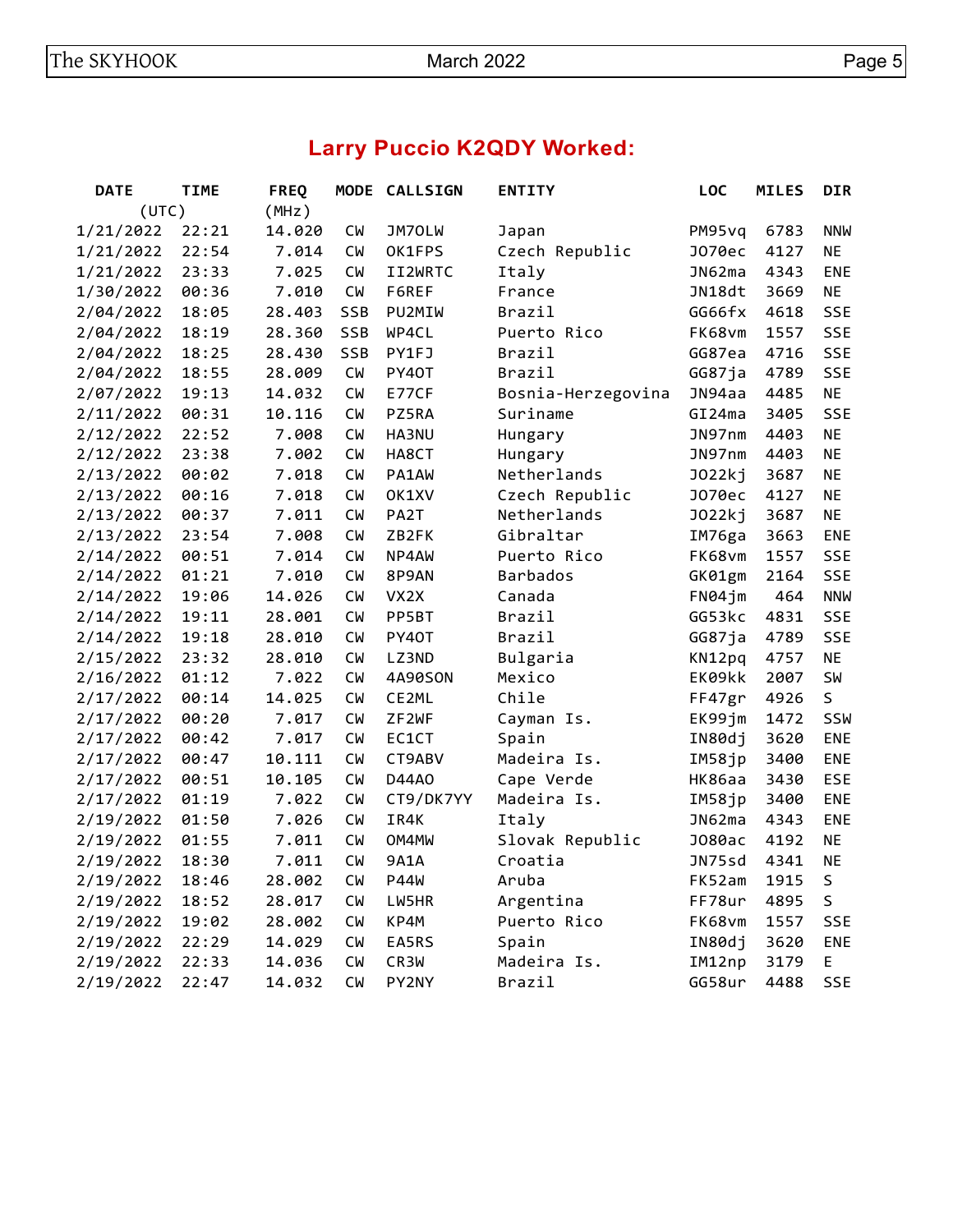## **Russ Young WA2VQV Worked:**

| <b>DATE</b>     | <b>UTC</b> | <b>MODE BAND FREQ</b> |            |        | <b>CALLSIGN ENTITY</b> |                    | <b>IOTA</b>   | <b>GRID</b> | <b>DIST</b> | <b>DIR</b> |
|-----------------|------------|-----------------------|------------|--------|------------------------|--------------------|---------------|-------------|-------------|------------|
| 1/30/2022 1413Z |            | <b>CW</b>             | <b>12M</b> | 24.901 | TO6S                   | <b>GUADELOUPE</b>  | <b>NA-114</b> | FK95eu      | 1797        | <b>SSE</b> |
| 1/30/2022       | 2032Z      | <b>CW</b>             | <b>15M</b> | 21.025 | <b>KP4JRS</b>          | <b>PUERTO RICO</b> | <b>NA-099</b> | FK68xi      | 1526        | <b>SSE</b> |
| 1/30/2022 2042Z |            | <b>CW</b>             | <b>20M</b> | 14.030 | TO6S                   | <b>GUADELOUPE</b>  | <b>NA-114</b> | FK95eu      | 1797        | <b>SSE</b> |
| 1/31/2022       | 0235Z      | <b>CW</b>             | 30M        | 10.111 | TO6S                   | <b>GUADELOUPE</b>  | <b>NA-114</b> | FK95eu      | 1797        | <b>SSE</b> |
| 2/17/2022       | 0339Z      | <b>CW</b>             | <b>30M</b> | 10.109 | <b>4A90SON</b>         | <b>MEXICO</b>      |               | EK09kk      | 1952        | <b>SW</b>  |
| 2/23/2022       | 1749Z      | <b>CW</b>             | 17M        | 18.074 | TO4A                   | <b>MARTINIQUE</b>  | <b>NA-107</b> | FK94mp      | 1892        | <b>SSE</b> |
| 2/23/2022       | 1947Z      | <b>CW</b>             | <b>12M</b> | 24.900 | ZD7BG                  | <b>ST. HELENA</b>  | AF-022        | IH74da      | 5875        | <b>ESE</b> |

#### **Russ Young WA2VQV Answers**

Russ, As I consider you an expert, do you have any practical advice about how to get best use of a high Q loop antenna? I assume there may be a problem with splits. Do you re-tune the antenna to your xmit frequency, once you're ready to give a call? Do you normally retune it as you scan a band segment? Does loop tuning seem less critical on 12m (where the Q may be lower) than on 30m? Would it be practical to have the antenna autotune to the transceiver? When you tried 40m on the other loop, did you find tuning even more critical? Do you consider the MFJ high Q loop a better investment for indoors than wire dipoles? 73, John.

John, No I don't have any problem using splits. Most of the time its only a few kHz. For SSB, where the split is usually 5-10 kHz up, I tune to the XMIT freq and there's no problem. If I scan the band and the new freq is 10 or 20 kHz away, I do retune to the new freq. On 40m it sometimes took longer to get a dip when tuning. If I had space in the attic for wire dipoles, I would have used wire. In Manahawkin I had 10, 15 and 20 meter dipoles parallelled in the attic fed with 50 feet of RG8. Had a 1/2 wave 40m zig-zag shaped dipole nine feet high up against my two car garage ceiling. The attic dipoles even worked on the WARC bands. I always thought the paralleled dipole R+jX somehow resonated on the WARC bands. I worked Australia and New Zealand on 40m with the zig-zag dipole. 73, Russ.

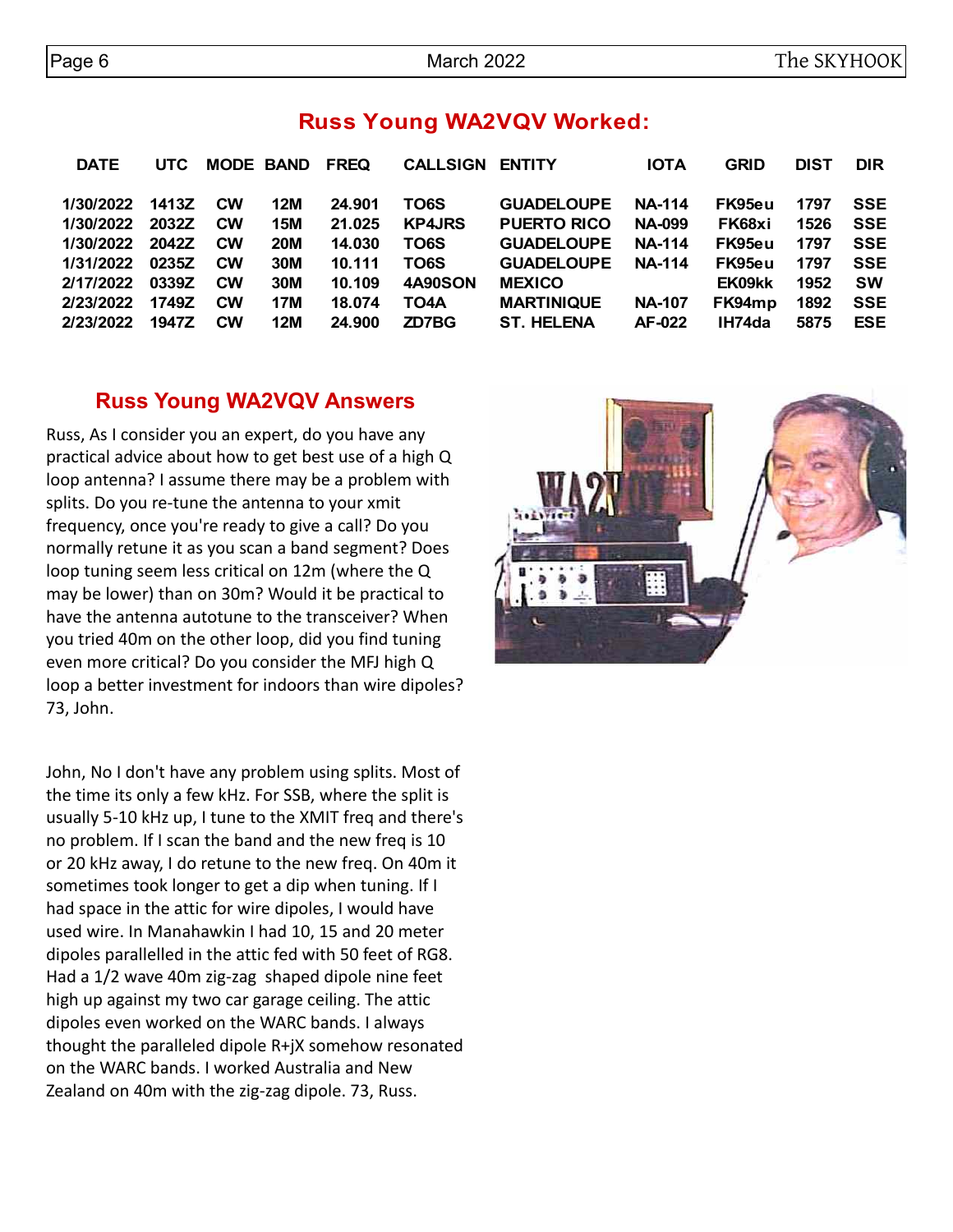# Some DX Opportunities

Listed in alphanumeric order of Callsign, which may not have the entity's usual prefix.

Mode codes: 8 = FT8, 9 = JT9, A = AM, C = CW, D = Digital, E = EME, R = RTTY, S = SSB, T = SSTV.

Bands: "Low" usually means 160, 80 & 40m. HF means 3 to 30 MHz (includes 80 to 10 meters).

Many thanks to NG3K, Wikipedia, Google Maps, the ARRL, the RSGB, DXWorld, DXNews & QRZ.com for the data.

| FINISH | <b>ENTITY</b>     | <b>PFX</b>      | CALLSIGN   | <b>IOTA</b> | <b>BANDS</b> | <b>MODES</b>  | QSL via            | <b>LOC</b> | Miles  | Dir        | <b>INFO</b>   |
|--------|-------------------|-----------------|------------|-------------|--------------|---------------|--------------------|------------|--------|------------|---------------|
| 220314 | Uganda            | 5X              | 5X1XA      |             | 80-10m       |               | G3SWH, LoTW        | KJ60gi     | 7090 E |            | <b>DXNews</b> |
| 220401 | Senegal           | 6W              | 6W/ON4AVT  |             | 80-10m       | S D           | Club Log OQRS      | IK14mi     | 3865   | E          | <b>OPDX</b>   |
| 220318 | Maldives          | 8Q              | 8Q7CQ      | AS-013      | 80-6m        | S             | M0OXO              | MJ65ti     | 8705   | NE         | <b>TDDX</b>   |
| 220308 | Maldives          | 8Q              | 807WM      | AS-013      | 160-40m      | C S           | OK2WM              | MJ65ti     | 8705   | NE         | <b>DXNews</b> |
| 220308 | Maldives          | 8Q              | 8Q7WX      | AS-013      | 160-40m      | C S           | OK2WX              | MJ65ti     | 8705   | NE         | <b>DXNews</b> |
| 220318 | Gambia            | C <sub>5</sub>  | C56DF      |             | 80-10m       |               | G3XTT              | IK13uj     | 3941 E |            | TDDX          |
| 220415 | Antarctica        |                 | EM1UA EM1U | AN-006      | 80-10m       | 8             | UT7UA              | FC74us     | 7293   | S.         | ARLD006       |
| 220331 | Austral Is        | F <sub>0</sub>  | FO/SP5EAQ  | $OC - 050$  | 80-10m       | S             | SP5EA0             | BG37oi     | 6646   | WSW        | <b>DXNews</b> |
| 220331 | Austral Is        | F0              | FO/SP5EAQ  | $OC - 050$  | 80-10m       | S             | SP5EAQ             | K002mg     | 4307   | NE         | DXW.Net       |
| 220311 | Galapagos         | HD <sub>8</sub> | HD8M       | SA-004      | $160 - 10m$  | 8 S C         | WB2REM             | EI49ui     | 2984   | SSW        | <b>TDDX</b>   |
| 220307 | St Lucia          | <b>J68</b>      | J68HZ      | NA-108      | $160 - 10m$  |               | K9HZ               | FK931u     | 1974   | <b>SSE</b> | <b>TDDX</b>   |
| 220308 | St Vincent        | <b>J88</b>      | J88PI      | NA-025      | 40-6m        | 58            | GW4DVB Dir         | FK92ho     | 2047   | <b>SSE</b> | <b>TDDX</b>   |
| 220317 | Curacao           | PJ <sub>2</sub> | PJ2/DK50N  | SA-099      | $160 - 6m$   | S C 8 4 DK50N |                    | FK52md     | 1950   | S.         | NG3K          |
| 220312 | Saba & St Eus     | PJ5             | PJ5/K3TRM  | NA-145      | 40-10m       |               | S R 8 4 K3TRM LOTW | FK87cm     | 1672   | <b>SSE</b> | DXW.Net       |
| 220326 | Sint Maarten      | PJ7             | PJ7AA      | NA-105      | 80-10m       | C S 8 4 AA9A  |                    | FK88ka     | 1656   | <b>SSE</b> | AA9A          |
| 220310 | Antigua & Bar     | V26             | V26K       | NA-100      | 80-10m       | $5 (+?)$      | AA3B               | FK97cc     | 1747   | <b>SSE</b> | AA3B          |
| 220310 | Belize            | V31             | V31BN      | NA-073      | 80-10m       | SC8           | <b>WOBCN</b>       | EK57vm     | 1762   | SSW        | <b>TDDX</b>   |
| 220501 | St Kitts & N      | V4              | V4/KG9N    | NA-104      | 80-10m       |               | LoTW KG9N          | FK87pg     | 1714   | SSE        | <b>DXNews</b> |
| 220321 | Turks & Caico VP5 |                 | VP5/K0KQ   | NA-002      | $40 - 10m$   | 8             | LoTW KØKQ          | FL41kl     | 1291   | S          | QRZ.com       |
|        |                   |                 |            |             |              |               |                    |            |        |            |               |

ARRL International DX Contest, Phone Mar 5-6, 2022 CW WPX Contest, SSB Mar 26-27, 2022